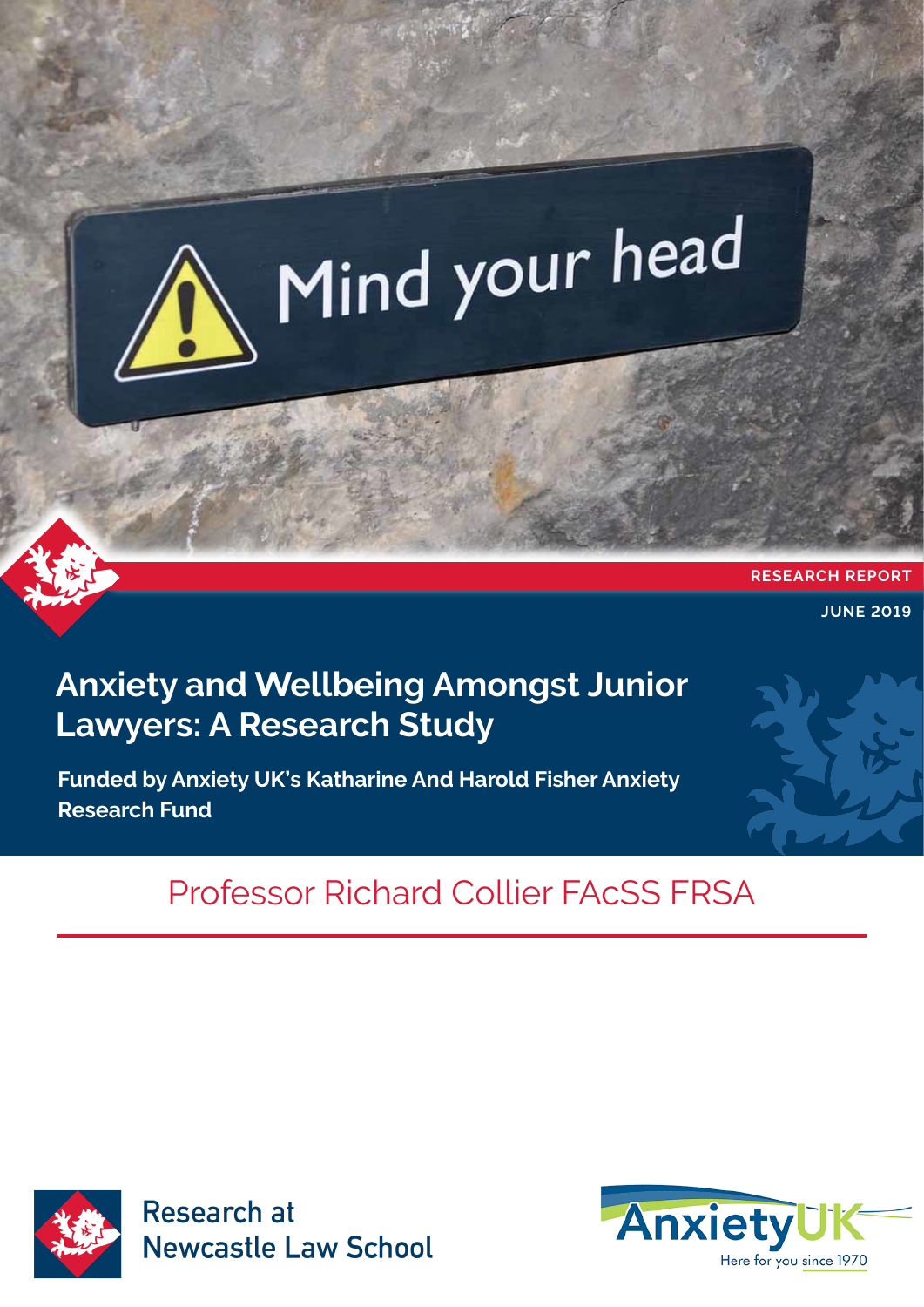## **THE BACKGROUND**

Recent years have seen a growing interest internationally in the issue of the wellbeing and mental health of lawyers. In the UK an array of initiatives are being introduced across the legal professions seeking to better understand and tackle what a host of studies suggest is a pervasive problem of poor lawyer wellbeing. The *2019 Junior Lawyers Division (JLD) Resilience and Wellbeing Survey* paints a troubling picture of the levels of negative stress and mental ill -health experienced by junior lawyers. At the same time providers of legal education and training, including university law schools, are seeing increasing concern around the wellbeing of their law students, set against the backdrop of substantial evidence of poor mental health across the UK university sector.

## **THE RESEARCH: WHY JUNIOR LAWYERS AND ANXIETY?**

This project contributes to this debate around lawyer wellbeing by interrogating the lived experiences of junior lawyers, defined for the purposes of the study as trainee solicitors, paralegals and solicitors with up to 5 years post-qualification experience (PQE). More specifically, the research seeks to 'flesh out' the findings of the 2019, 2018 and 2017 JLD surveys of wellbeing and resilience. These highlight the importance of fostering a healthy working environment in which junior lawyers can develop and thrive and ensuring lawyers are not left feeling unsupported in the early years of their career.

The funding awarded supported a focused empirical study based on in-depth semistructured interviews (each c.1 hour) with twelve practising solicitors in a range of law firms and across areas of legal practice in the UK. Core research questions included:

- How is anxiety experienced and understood in relation to the debates now taking place around lawyer wellbeing? What practices and cultures in the workplace and legal education are linked to anxiety difficulties in law for these junior lawyers?
- What organisational attempts are being made to promote improved awareness of anxiety and support for staff who do face difficulties?
- What is, and might be, the role of law firms and professional-related bodies such as (amongst others) LawCare, Law Societies and the Solicitors Regulatory Authority (SRA) in this area? What knowledge exists of charities such as Anxiety UK regarding support provision and information on anxiety?

In keeping with the qualitative tradition, the interview method was seen as ideal in eliciting information mapping perceptions of how legal practice, organizational culture and structures link to experiences of anxiety. With regard to methodology this self-selected sample has, as is widely recognised in relation to projects of this kind, the potential impact to skew opinion towards negative interpretations of wellbeing; the criticism being that many respondents may be individuals who are already disaffected to varying degrees and who have experienced past or ongoing problems around anxiety. Contra to such a view, these are the very individuals whose insights are invaluable in developing deeper appreciation and understanding of the problem, adding a texture and complexity to quantitative surveys. Of the 12 interviewees it is to be noted that 11 were female and one male (see below), a split that mirrors the marked gender disparity evident in other studies of lawyer wellbeing.

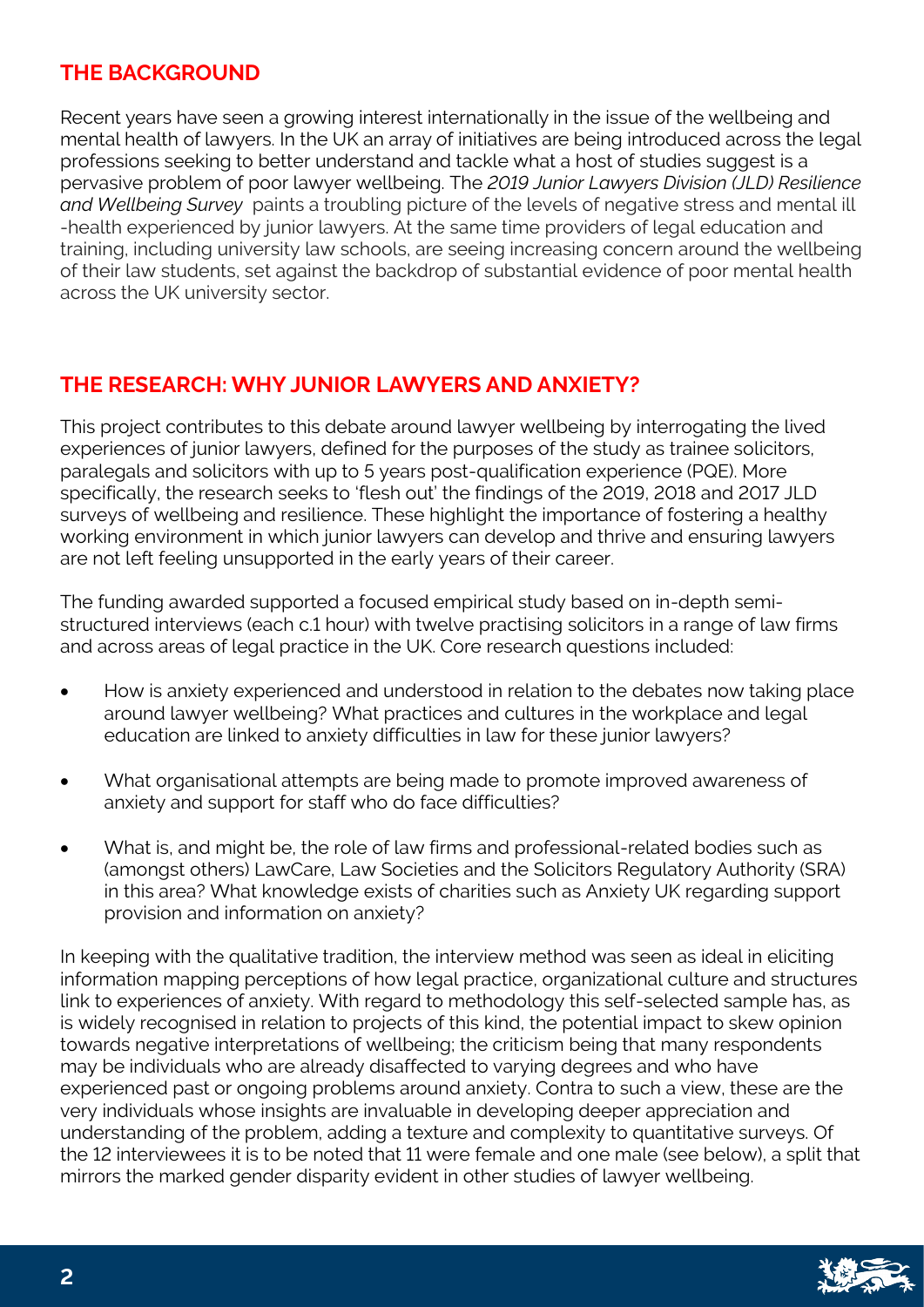## **KEY FINDINGS AND THEMES**

Interviewees perceived the factors contributing to poor junior lawyer wellbeing as varying across legal practice areas. The distinctive pressures associated with client demands, welldocumented concerns around competitive workplace cultures, issues of vicarious/ secondary trauma and the impact of the dominant organisation and form of billing of legal work were seen as more acute in some areas of law than others (with differences between large corporate firms, 'High Street' practice, In-House and law centre and legal aid work). Notwithstanding such diversity, however, **8 recurring themes** emerged from the interviews:

## *1. Challenging Stigma and 'Speaking Out'*



*Recognising the greater visibility of wellbeing and mental health agendas in the legal profession, there was seen to remain a pervasive cultural stigma around disclosing mental health problems in the legal community.* 

All interviewees saw it as essential that understandings of mental health be separated from ideas of weakness and felt some distinctive pressures were faced by lawyers early in their career which could make it difficult to speak out about problems; for example, concern around the possible implications of disclosing difficulties, the need to be seen as 'bulletproof' in coping with work demands when starting out.

#### *2. Law as an 'Anxiety-Inducing' Profession - Competition and the Route to Qualification*

Interviewee comments routinely depicted the process of qualification as a lawyer as highly anxiety-inducing. Legal practice, education and training were viewed by interviewees as marked by highly competitive cultures in a way that fostered certain 'structures of feeling' in relation to both approaches to work, study and, digging deeper, what it meant to be a successful lawyer.



*The process of qualifying as a 'proper' lawyer – which included moving from being a paralegal to trainee solicitor - was experienced as an anxiety inducing transition; 'jumping through hoops, passing exams, applying for training contracts … and always worrying if they'll then be a job'. Qualifying as a lawyer, and the shift from legal education to employment, was viewed through a 'lens of anxiety' in which a sense of "never knowing if you'll get 'there'' was bound up with a belief that experiences of anxiety had become commonplace in this professional world.* 

For these junior lawyers this linked not just to aspects of the work (see below) but also to a constant need to 'prove oneself' in a context of considerable precarity and uncertainty around professional futures within the legal services sector. All interviewees had faced pressures on completing university in funding the next stage of entering the profession. Repeated reference was made to the need to pay off debts and, for some, the impact in the areas of law in which they worked of dwindling resources, financial cuts and structural and technological changes impacting on junior lawyers.

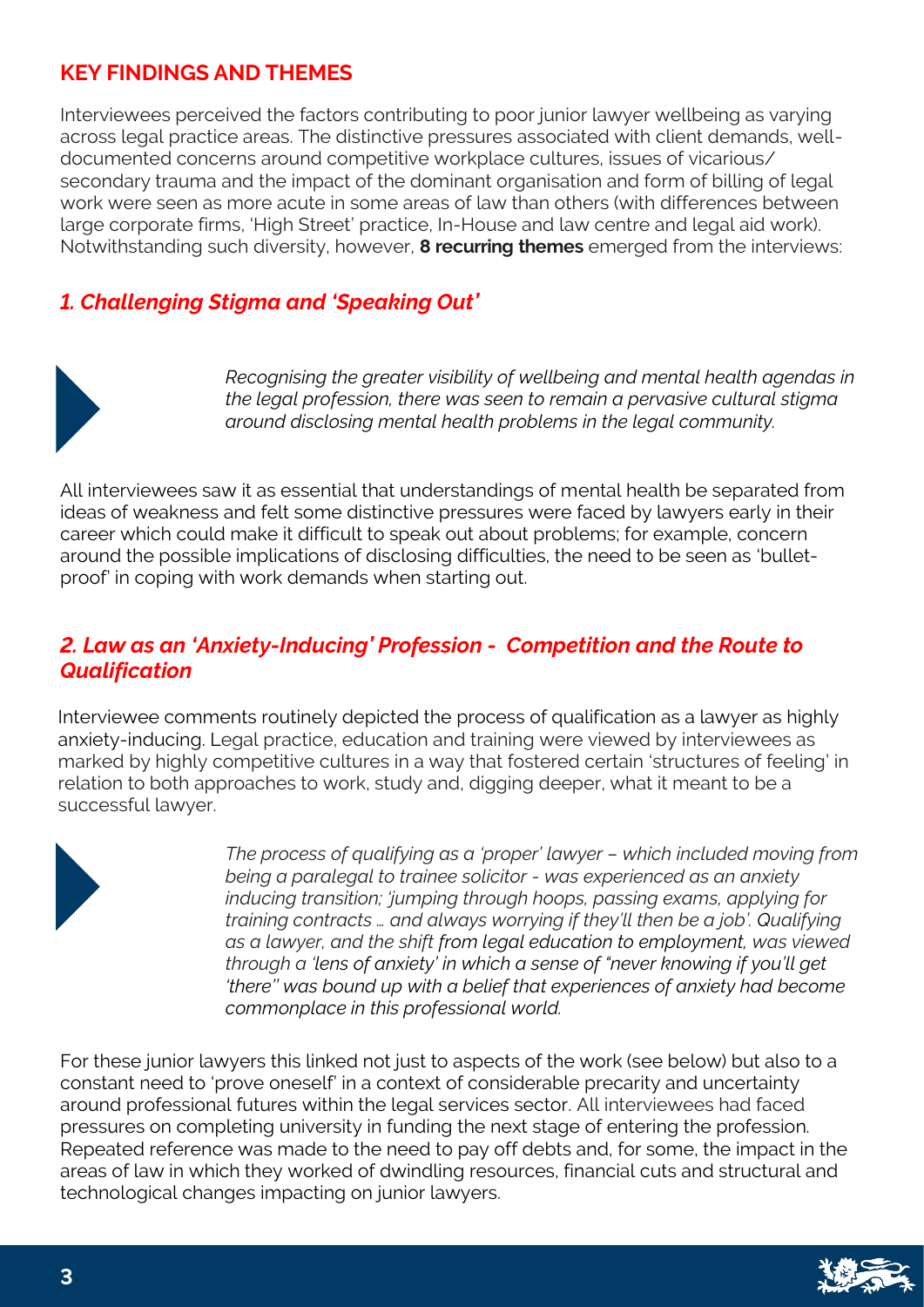## *3. Legal Education and the Role of University Law Schools*

The interviews raise related questions about the role of university law schools and providers of vocational education and training in supporting junior lawyer wellbeing (with two-thirds of these interviewees holding a qualifying law degree). In reflecting on their own experiences of law school, none had encountered dedicated sessions on wellbeing and discussion of anxiety as part of the law curriculum. It was recognised, however, that this position may have changed in recent years in the light of growing concern about the wellbeing and mental health of UK university students.



*Interviewees questioned if the traditional law curriculum could have better supported the wellbeing of students and prepare those who do enter practice. This was linked to issues of core competency requirements and broader questions about the place of emotion in legal education and professional practice alike.* 

In addressing wellbeing in legal education reference was made to the potential of clinical components and developing new approaches to dispute resolution; the professional/ethical dimensions of wellbeing issues; and the need to recognize the value of diverse styles of communication in the law. Two interviewees referred to the implications of poor junior lawyer wellbeing for regulators such as the Solicitor's Regulation Authority (SRA), Bar Standards Board and the Chartered Institute for Legal Executives (CILEx) Regulation, exemplified by recent cases involving junior lawyers before the Solicitor's Disciplinary Tribunal.



*All interviewees suggested, more generally, that a vortex of forces are serving to heighten pressures on university students and, perhaps especially, those on vocational courses such as law.* 

The factors underscoring why so many law students appear to be experiencing problems in relation to anxiety were seen as multiple, encompassing concerns about funding and financial stress e.g. around repaying Legal Practice Course (LPC) loans (with no clear view expressed as to whether the proposed two-stage SQE (Solicitors Qualifying Exam) will address these concerns); uncertainty around future careers; the need to 'do well'; the nature of the law curriculum and assessment processes; lack of support around the transition not just to but also from university; and broader issues relating to concerns around friendship/ peer relationships and structural, economic and cultural shifts impacting on the experiences of students within an increasingly marketized Higher Education sector.



*Interviewees questioned whether law schools might better highlight how a focus on intrinsic motivation in career choices is linked to positive wellbeing; if, as part of an ethical obligation to law students and as part of developing this wellbeing agenda, law schools and providers of legal education and training should challenge a dominant employability narrative and send more realistic messages about the nature of the labour market awaiting law students.* 

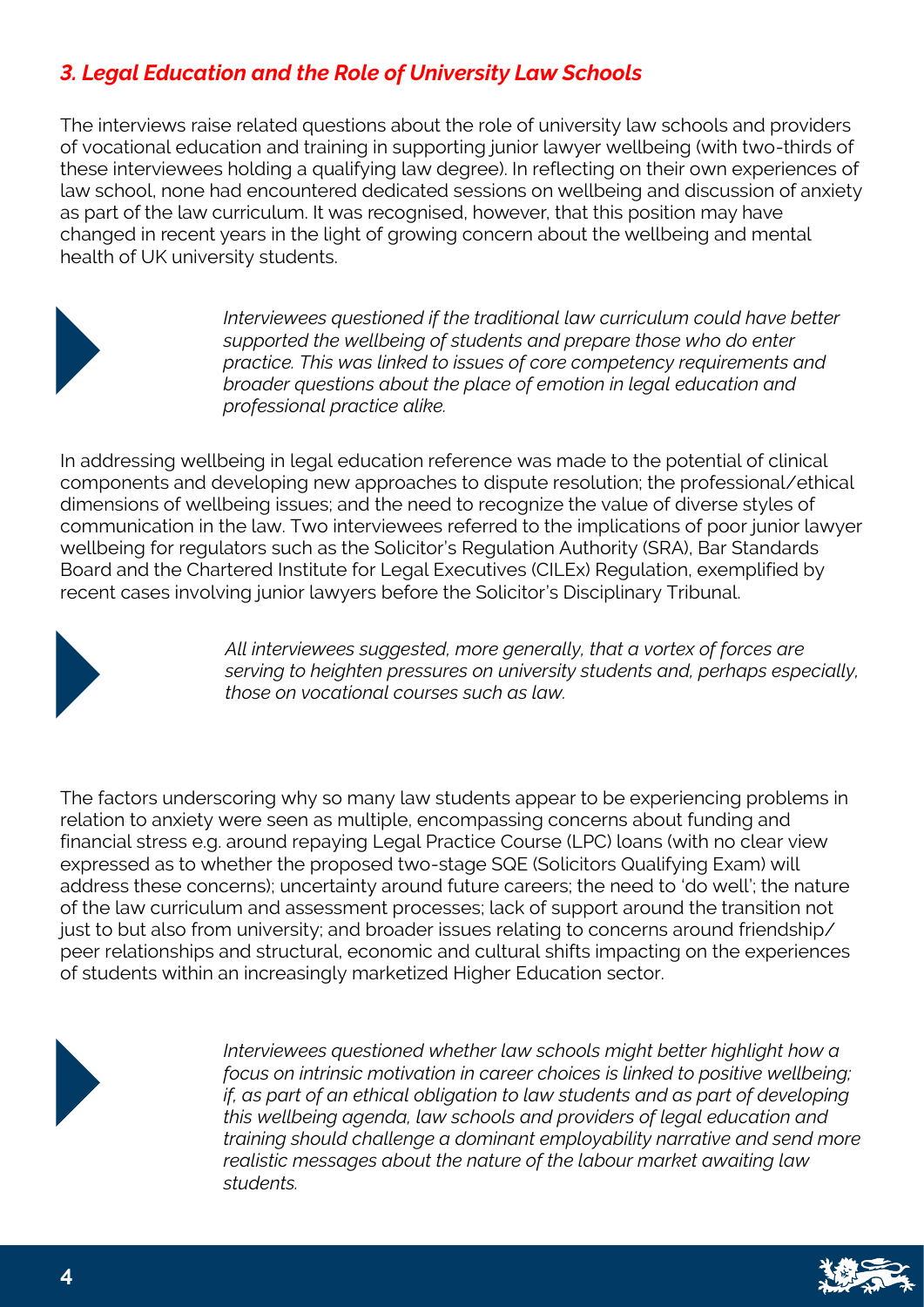## *4. Work-life Balance, Long Hours and Client Demands*



*All interviewees suggested concerns about high workload and poor work-life balance were common in the law but that junior lawyers could face distinctive pressures here in ways that had implications for their wellbeing.* 

Particular problems for junior lawyers were associated with lack of flexibility in working arrangements and deadlines in relation to Partner and client demands; and, especially in certain areas and departments, the requirement to work unpredictable and frequently long hours. Other issues referred to include the potentially 'double edged' impact of new technologies and provision of remote working; the low decision latitude, lack of control over work and limited workplace autonomy experienced by many early career lawyers; and issues around pay, recognition, reward and fairness (e.g. in value for work undertaken, undertaking unpaid overtime). Interviewees strongly supported calls by the JLD and others for a minimum salary.



*At the same time these concerns were also seen as part of the 'package deal' a junior lawyer would buy into in the route to becoming a lawyer; a relationship between 'work' and 'life' that would be likely to continue into their legal careers.*

## *5. 'The People We Are': Reflecting on Anxiety*

Building on the above, interviewees reflected in different ways on what were described as the distinctive 'personality attributes' of those who enter law.



*Frequent reference was made to the idea that many lawyers were 'insecure overachievers' with tendencies towards 'perfectionism' and 'imposter syndrome'. This was viewed as a particular issue for those starting out on a career in law, where highly demanding self-expectations were bound up with a fear of making a mistake in ways that led to constant self-vigilance and a sense of anxiety.*

At the same time, it was suggested in three interviews that law firms may actively seek to select people driven by a need to exceed expectations, characteristics fostered by an educational system and work environments marked by intensense competition around credentialization, appointment and promotion. For all interviewees it was recognised that a successful career in law could, for some lawyers, if certainly not all, bring relatively high financial rewards and status. Repeated reference was made to how family and friends had viewed law as a desirable and high-status occupation.



*The interviews suggest that competition and these tendencies to perfectionism are bound up with a sense of living up to what was expected by others: "I mean, I'm so lucky to have a training contract, I keep thinking I should be grateful".*

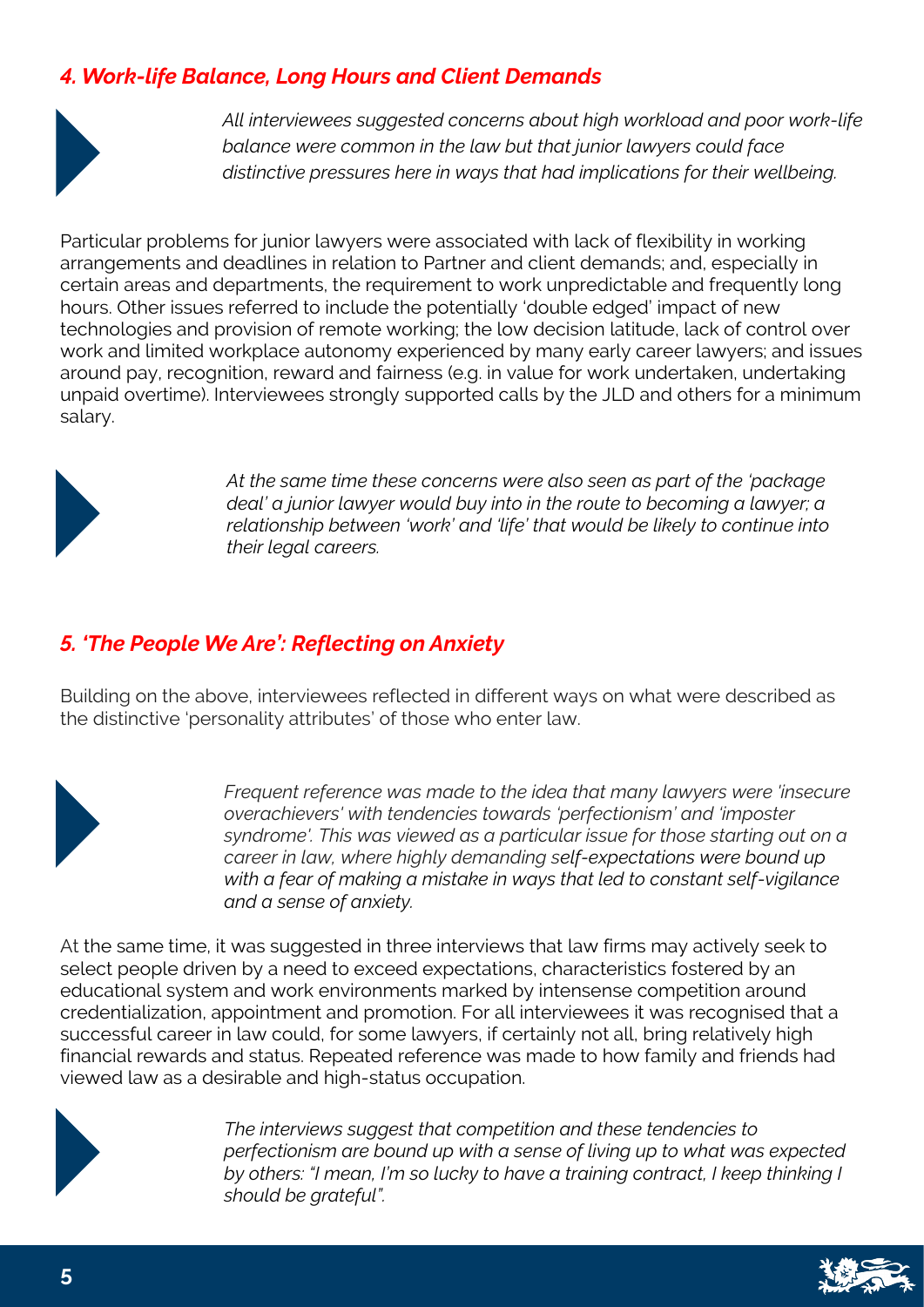#### *6. Intersections and the Question of Gender*



*All interviewees felt there were marked differences in men's and women's experiences of and willingness to speak about poor mental health in the legal workplace; and engaging senior members of the profession, especially men, was without exception seen as central to advancing this wellbeing agenda (mapping to themes in the Law Society 2019 'Male Champions for Change' report and toolkit).* 

Describing workplaces as a 'value-chain' those in leadership positions experiencing poor wellbeing were seen as likely to adversely impact the wellbeing of those 'further down'. Several highlighted how their own wellbeing and anxiety directly linked to experiences of uncivil workplace cultures, with examples provided of the gendered nature of legal cultures and practices including discussion of harassment and discrimination. Two interviewees referred to the specificity of their own experiences as BAME lawyers. One noted how lawyers with disabilities could face particular difficulties in legal workplaces where ableism is endemic.

## *7. Understandings of Anxiety and Self-Care*

Just as mental health was seen as a broad term frequent reference was also made to how there was no 'one' experience of anxiety. Interviewees interpreted the term in a variety of ways, with anxiety subsumed within a wide set of concerns around wellbeing and mental health in the profession. Particular reference was made to individual experiences of intense/ distressing feelings of worry in relation to work demands; low mood; worries about lack of focus/concentration; fatigue and feeling physically sick, panic attacks, chest pains, irritability, insomnia/disrupted sleep and emotional exhaustion; problems relating to vicarious/ secondary trauma; detachment, social anxiety and feelings of low accomplishment and more general concerns around being ineffective at work.

'Self-care' strategies referred to as personally helpful in dealing with anxiety included exercise; connecting with others, such as friends, family and, to a lesser degree, colleagues; taking 'time out' and regular breaks; undertaking courses and utilising the wellbeing resources that were available (with frequent mention made of mindfulness); addressing poor sleep, improving diet and staying hydrated. Anecdotally, mention was also made of other common mechanisms amongst junior lawyers in dealing with anxiety and work demands, notably alcohol consumption, self-medication and tendencies to overwork/work long hours to complete tasks. Three of the interviewees stated they already knew of Anxiety UK and had visited the website in the past and six had heard of or already had contact with LawCare. None of the interviewees had come across 'wellbeing objectives' or a 'wellbeing matrix' as an embedded part of performance reviews.

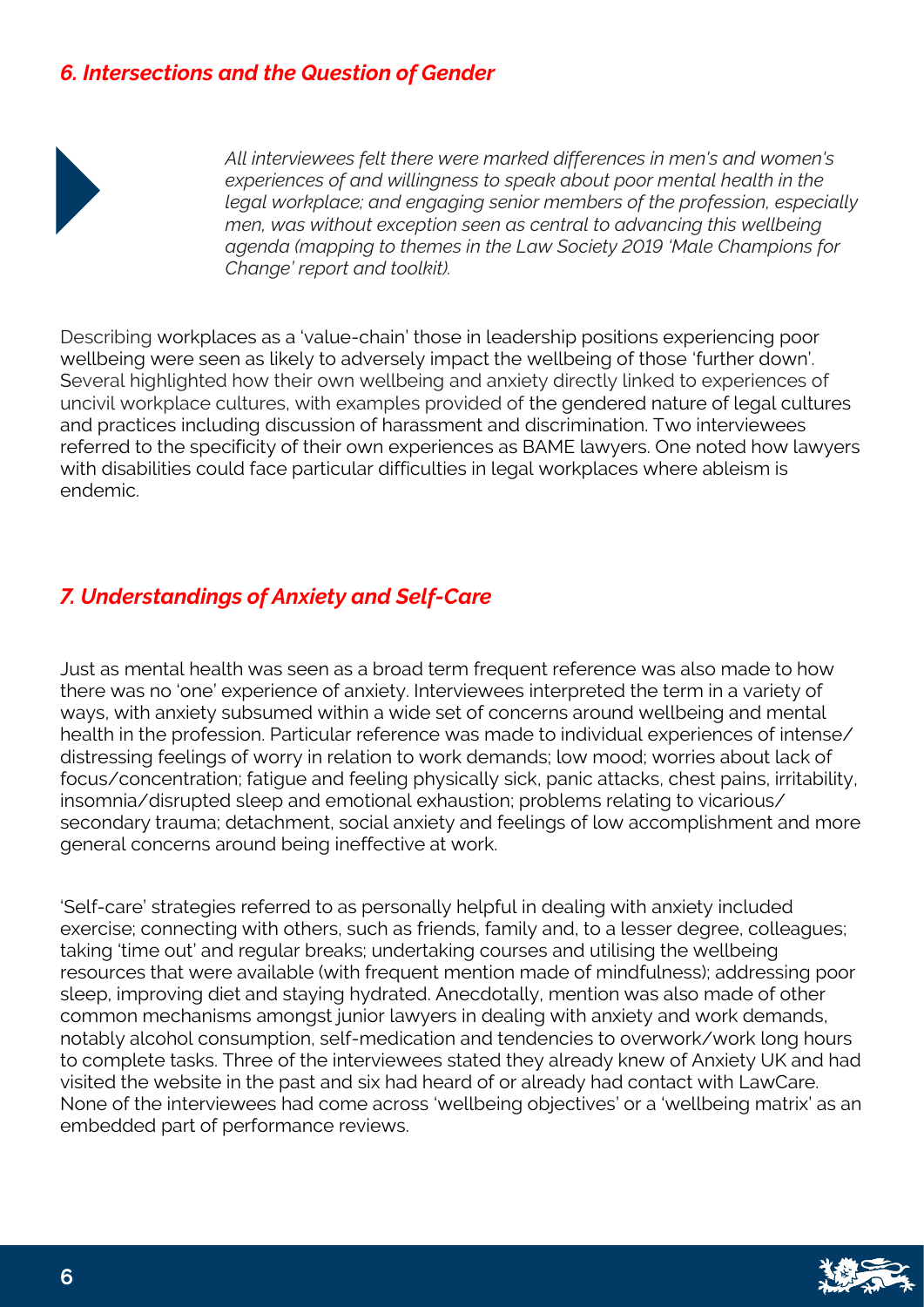## *8. What Works - and What Doesn't: The Importance of Management and the Limits of 'Resilience'*

The interviews strongly support the JLD Resilience and Wellbeing Surveys in highlighting the key importance of management and need for adequate line-manager training in dealing with mental health matters when they do arise for junior lawyers.



*Repeated reference was made to the need for managers to develop a better understanding of the specific experiences of trainees and early career lawyers, to be approachable and have regular 'check-ins' where possible.* 

This linked to broader concerns about the desirability of promoting mental health literacy in the profession, mapping to the JLD themes of Support and Education (e.g. in relation to manager and supervisor ability to identify early warning signals when an individual may be under stress).

Additional examples of desirable practice referred to in the interviews include; the 'showcasing' of lawyers, especially senior employees such as law firm Partners who had experienced periods of mental ill health; visible signs of law firm commitment to improved wellbeing such as the signing of Workplace Wellbeing Charters where present and, related to this, the role-modelling of openness around mental health difficulties, including anxiety; the need to embed wellbeing-congruent behaviour; and the introduction of training and wellbeing workshops and accessible and approachable mental-health first-aiders (MHFAs), wellbeing mentors and 'champions' as prominent features of law firm culture.

*Interviewees questioned, however, an approach to wellbeing in the legal profession that was seen to be encouraging individual lawyers to do something about their own wellbeing whilst not addressing the broader causes of their distress. Several challenged the idea that lawyers should simply 'become resilient', suggesting that this could slide into self-blame and a furthering of distress; and that it could also legitimate in law firms a "ticking the box" approach to wellbeing rather than seeking to bring about more substantive change in the legal profession.*

In recognising the responsibility of individual lawyers to attend to their own wellbeing and 'be responsible', and noting the limitations of what law firms could do to address problems, it was seen as imperative that the profession did not lose sight of the structures and cultures in law productive of experiences of poor wellbeing in the first place; and that a **culture of cooperation** be fostered in this area between employer and employee.

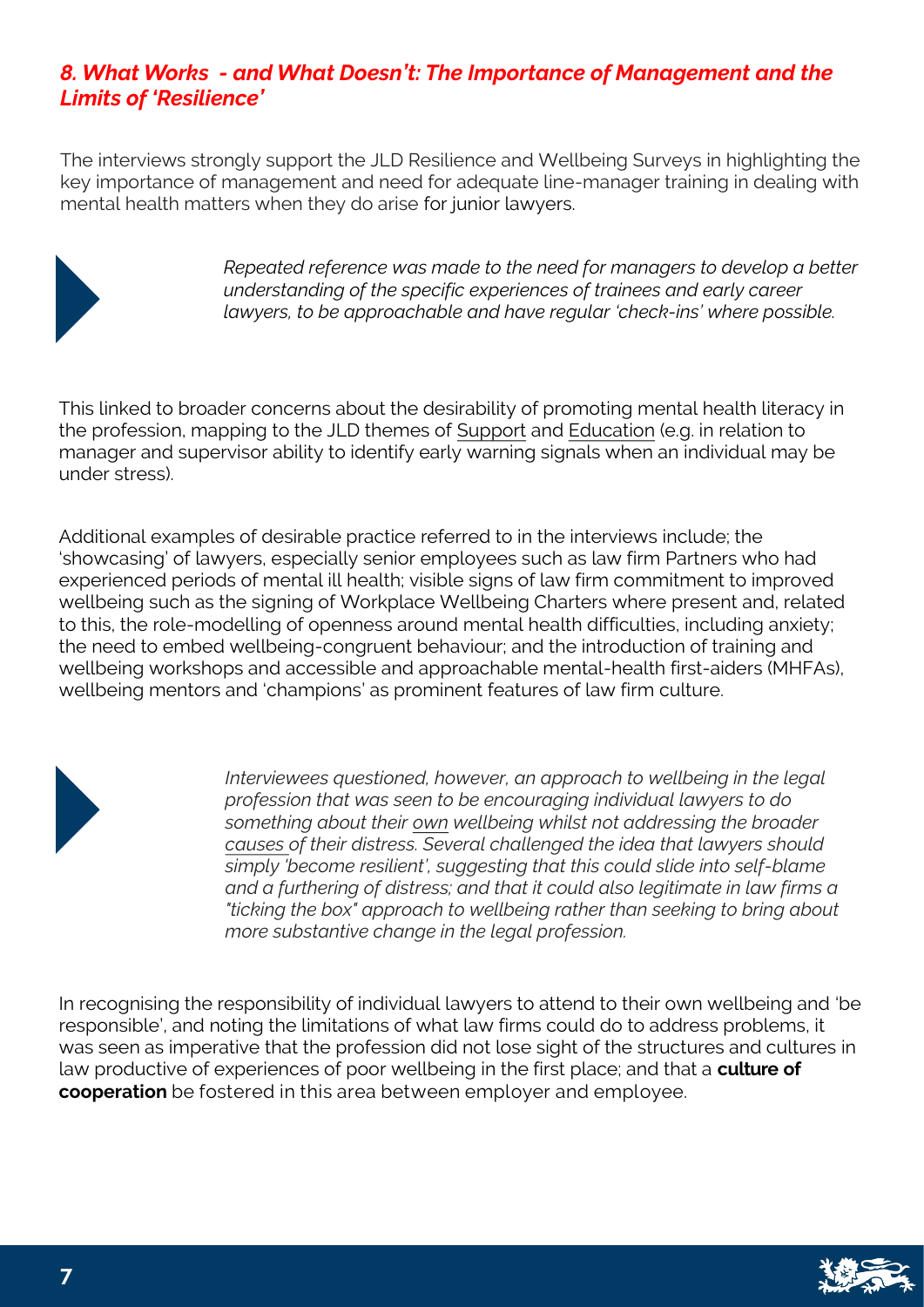#### **SUMMARY AND CONCLUSION: GENERATIONAL CHANGE AND THE SOCIAL CONTEXT: REFRAMING ANXIETY IN LAW**

The research suggests pressures and concerns relating to anxiety are shaped not only by the stage of life and career of junior lawyers but also the understandings of legal professionalism that shape the distinctive habitus of the practice areas in which these lawyers work. All interviewees recognised, for example, that high levels of job stress could coincide with high levels of job satisfaction, with frequent reference made to the joys, rewards, pleasures and challenges that were also part of developing a career as a lawyer. Several provided accounts of good practice in the law firms in which they either still did or had worked, including instances of practical support provided by managers and peers.

The idea that poor wellbeing should be accepted as "just how things are" in law, however, and that the bottom-line of client satisfaction would ensure working practices harmful to health "goes with the territory", was strongly questioned. The project supports other research in suggesting that aspects of legal culture can have an important role in sustaining the paradox of satisfied lawyers who are under working conditions that may be conducive to stress, including experiences of anxiety.



*Consideration of the wider social context of the legal profession's present 'wellbeing turn' suggests these issues around wellbeing, mental health and anxiety should be seen as a core business issues for law firms with clear and evidenced benefits in terms of costs, retention and recruitment; and that, looking to generational and demographic changes in the profession, problems in this area will not 'go away' and should be taken seriously by law firms.* 

The research supports the view, in particular, that there may be a **generational change** taking place in the legal profession, reflected in the greater willingness on the part of Millennials to be open about mental health issues; and, looking also to the JLD Wellbeing and Resilience Survey data, that this is now a key factor driving the contemporary wellbeing debate in law.

Several interviewees observed how networks were forming and conversations taking place about mental health in the legal community, including openness around anxiety, that would have been difficult to imagine even ten years ago; and that this is a discussion of wellbeing interlinked to issues of equality, diversity and inclusion in the legal profession within a context of demographic changes and increased awareness of mental health. This had changed the contours of the debate in law and the greater visibility of these issues culturally meant it was no surprise they should be discussed in the profession.

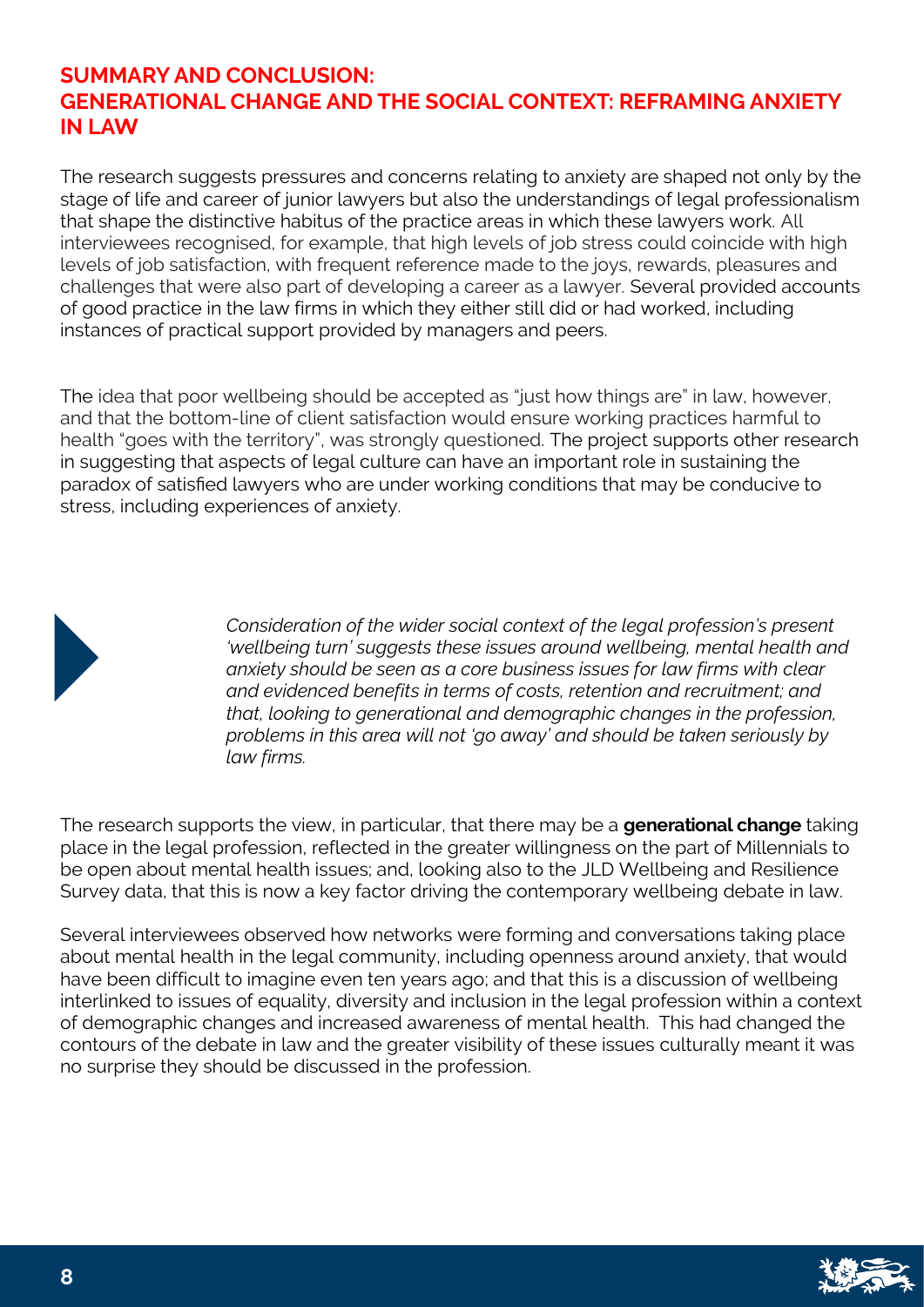

*Attempts to develop new ways of working in law, and challenge traditional models of billing, work culture and organisational structures, were themselves seen as wellbeing and quality of life issues; and for all interviewees the desirability of law firms monitoring the wellbeing of their staff (e.g. via surveys, appraisals and undertaking stress and risk assessments) was seen as a key part of boosting productivity.*

By exploring the views of junior lawyers themselves via in-depth interviews focused on life experiences this project strongly support the 2018 JLD 'Guidance for Best Practice' in drawing attention to the 'three core pillars' of addressing (a) workplace **Culture** in ways that would help combat problems around stress and anxiety related depression in the legal profession; (b) the **Support** provided to junior lawyers, including encouraging lawyers who are experiencing problems to self-disclose and seek help; and (c) the need for appropriate **Education and Training** in mental health literacy.

*The themes discussed above suggest organisational responses to problems should be multidimensional and cut across the legal community as a whole, including the interface between legal practice and legal education and training.* 

*This debate is raising significant questions about how law firms respond to evidence of a far greater awareness of the complex interactions between mental health and the workplace; the need to work in more effective, efficient and safer ways; and, looking to generational shifts in attitudes, the greater willingness of younger lawyers to be open about mental health issues.*

In the context of a rapidly changing profession and marketplace for legal services the voices of lawyers themselves suggests taking wellbeing seriously is becoming a key part of what it now means to be a good employer and provide a first-class service to clients.